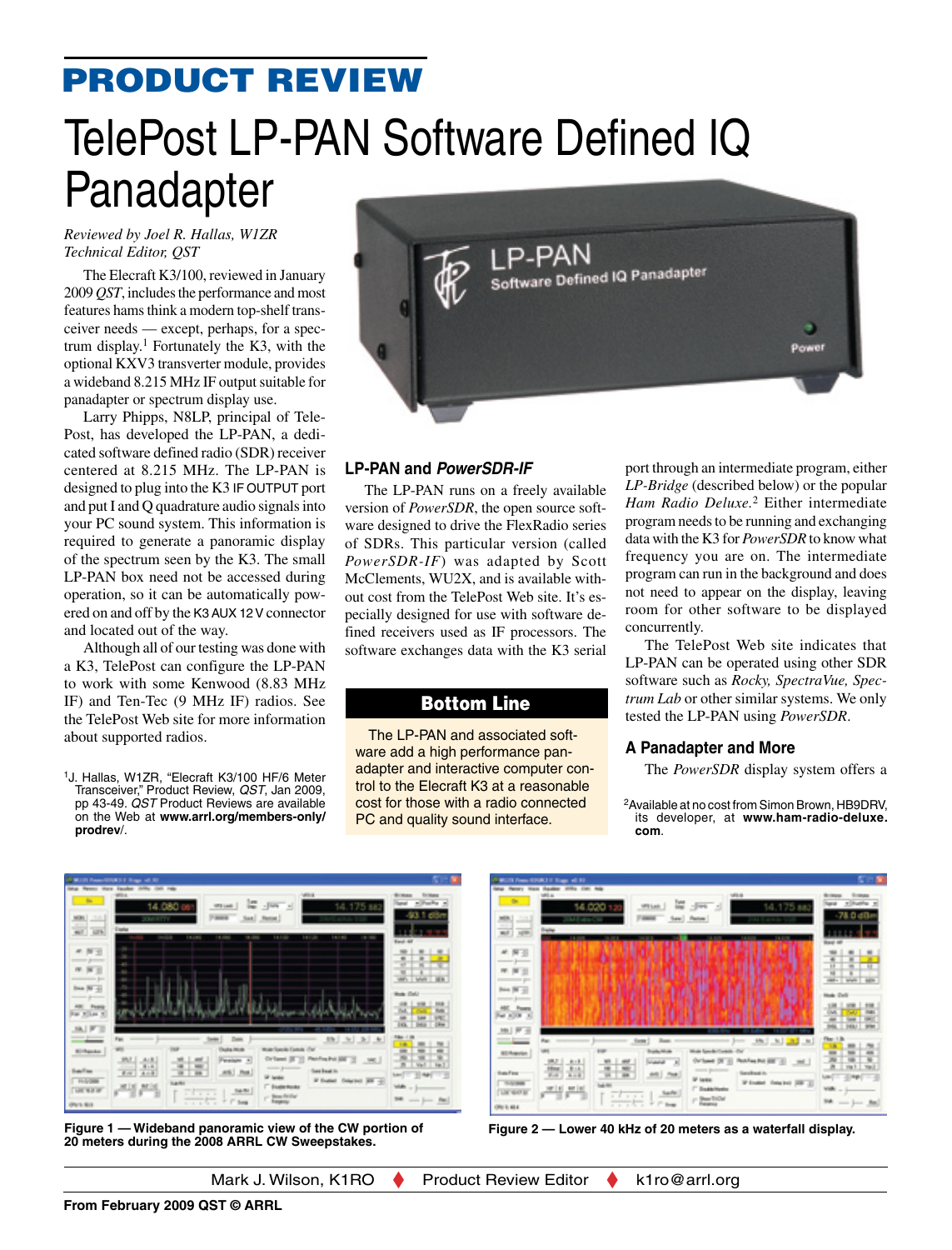number of display choices including, as you would expect, a classic panoramic display as shown in Figure 1. In addition, you can click to change to a colorful *waterfall* display as shown in Figure 2, or a number of other choices including an oscilloscope display. The width of the display can extend to 192 kHz, depending on sound interface sample rate — plenty wide enough for most band segments of interest. With most built-in PC sound systems, the performance is such that they only can sample fast enough to get to 48 kHz width. That width is okay for most operations, but built-in sound systems typically also have reduced dynamic range compared with high performance aftermarket devices.

The display width can be quickly reduced to a narrower region of interest using the ZOOM slider just below the display as shown in Figure 3. If reduced below the maximum, the PAN slider can be used to slide the display back and forth within the maximum display width.

In addition to its very capable panadapter display features, the LP-PAN system goes a step further with interactive control of the K3. Using either swept frequency display, the center frequency will follow your radio tuning, as you would expect. It can work the other way, too. You can change bands or modes with a click of the appropriate on-screen button. You also can move within a band by dragging the display scale wherever you want it. If you see a signal of interest, right-click the mouse to get a cursor, place it on the desired signal on the display, and one click tunes in that signal on your radio — pretty nifty.

There are a few mental adjustments required. If you are used to looking at the slow scan and high persistence display of the band scan functions in many radios, this *real time* display looks a bit different. In addition, the *PowerSDR* display system has many options and controls designed for use with the FlexRadio SDRs that are not applicable to IF panadapter use. Fortunately, most can be set up per Larry's instructions and then forgotten. I could imagine, one day, a dedicated version just for the LP-PAN and K3 that was a bit more specific. One feature that would be particularly useful is the ability to shrink the *PowerSDR* display while running other applications. In the current version you can only crop it, which offers some relief from the extra controls and allows for other applications to take up more of the screen.

#### **The Sound System**

As with many sound card applications, the performance of the LP-PAN and *PowerSDR* is drastically impacted by the performance of the computer sound system. While I was waiting to receive a sound inter-

#### Table 1

#### TelePost LP-PAN serial number 0206

| <b>Manufacturer's Specifications</b>                             | <b>Measured in ARRL Lab*</b>                    |
|------------------------------------------------------------------|-------------------------------------------------|
| Noise floor: -130 dBm with K3 preamp on.                         | $-126$ dBm preamp on,<br>$-115$ dBm preamp off. |
| Maximum input: +5 dBm with K3 attenuator on.                     | $+2$ dBm.                                       |
| Dynamic range: 115 dB, from noise floor to<br>point of clipping. | 108 dB preamp on,<br>109 dB preamp off.         |

Image rejection: 60 dB typical with *PowerSDR*. 58 dB.

Third order IMD: IP3 +23 dBm

ARRL Lab Two-Tone IMD Testing

| Band/Pream                                                                                                                    | Spacing | <b>Input Level</b>     | Measured<br><b>IMD Level</b> | Measured<br>IMD DR | Calculated<br>IP3      |  |
|-------------------------------------------------------------------------------------------------------------------------------|---------|------------------------|------------------------------|--------------------|------------------------|--|
| 14 MHz/Off                                                                                                                    | 20 kHz  | $-21$ dBm<br>$-15$ dBm | $-115$ dBm<br>$-97$ dBm      | 94 dB              | $+26$ dBm<br>$+26$ dBm |  |
| 14 MHz/On                                                                                                                     | 20 kHz  | $-32$ dBm<br>$-27$ dBm | $-126$ dBm<br>$-97$ dBm      | 94 dB              | $+15$ dBm<br>$+16$ dBm |  |
| 14 MHz/Off                                                                                                                    | 5 kHz   | $-32$ dBm<br>$-15$ dBm | $-115$ dBm<br>$-97$ dBm      | 83 dB              | $+10$ dBm<br>$+26$ dBm |  |
| 14 MHz/Off                                                                                                                    | 2 kHz   | $-38$ dBm<br>$-26$ dBm | $-115$ dBm<br>$-97$ dBm      | 77 dB              | 0 dBm<br>$+10$ dBm     |  |
| Total harmonic distortion (THD): ~0.005%.                                                                                     |         |                        | As specified.                |                    |                        |  |
| Local oscillator leakage: -110 dBm to<br>$-140$ dBm at 8215 kHz.                                                              |         | $<-120$ dBm.           |                              |                    |                        |  |
| Output level: +2 dBV (1.27 $V_{BMS}$ , 3.6 $V_{PP}$ )<br>nominal at maximum RF input, 600 $\Omega$<br>balanced or unbalanced. |         | As specified.          |                              |                    |                        |  |
| Power requirements: 11-16 V dc at 55 mA                                                                                       |         |                        | 50 mA at 13.8 V dc.          |                    |                        |  |
| Price: LP-PAN kit with installed SMD components and enclosure, \$175;                                                         |         |                        |                              |                    |                        |  |

fully assembled and tested, \$225.

\*Measurements are a composite of K3, LP-PAN and sound card performance. Performance of an LP-PAN by itself would be higher. All measurements were made using *PowerSDR-IF* software and the TelePost recommended Creative Laboratories E-MU 0202 USB 2.0 external audio interface.

face from Larry's recommended list, I used the default on-board sound connections on my old PC. They did function, and I had a usable display, but my maximum display width was 48 kHz with limited dynamic range. In addition, I could not get proper image rejection with the old PC — a snap on a newer laptop loaned by my wife Nancy, W1NCY. The LP-PAN was still useful even with these limitations, and if I had to decide whether to get the LP-PAN first, or upgrade the sound card first, I'd go for the LP-PAN in a heartbeat and give it a try.

The TelePost Web site offers a list of suggested sound interfaces that will support full LP-PAN performance. As Larry notes, there are others that may work as well, so if you have an advanced sound card give it a try. If not, you should probably plan on upgrading at some point. We purchased the Creative Labs E-MU 0202 USB 2.0 Audio Interface, one on Larry's list, for about \$100. It is a USB connected external device, designed for USB-2 operation. For some reason, even though it showed improved dynamic range on my old PC with a USB-1 interface, I could not obtain proper image rejection across the band. It worked fine on Nancy's USB-2 equipped laptop, as well as on the ARRL Lab's USB-2 desktop. I tried one of the recommended internal PCI sound cards, and that solved the problem with my old (Pentium III, 850 MHz) PC. An additional benefit of the internal sound interface is that they don't have manual gain controls that, on the E-MU can be easily bumped and throw off the calibration and image rejection.

For a thorough discussion of PC sound system performance issues, see the *QST* Product Review on the topic.3

#### **A Problem — and a Solution**

The K3 is designed to interface with your PC via a serial port. An optional USB-toserial converter is also available from Elecraft or electronic retailers. Serial connections are designed to exchange data between the radio and a single application on the PC. If you want to run your contest logger and a PC based panadapter, and have the display

<sup>3</sup>J. Taylor, K1RFD, "Computer Sound Cards for Amateur Radio," Product Review, *QST*, May 2007, pp 63-70.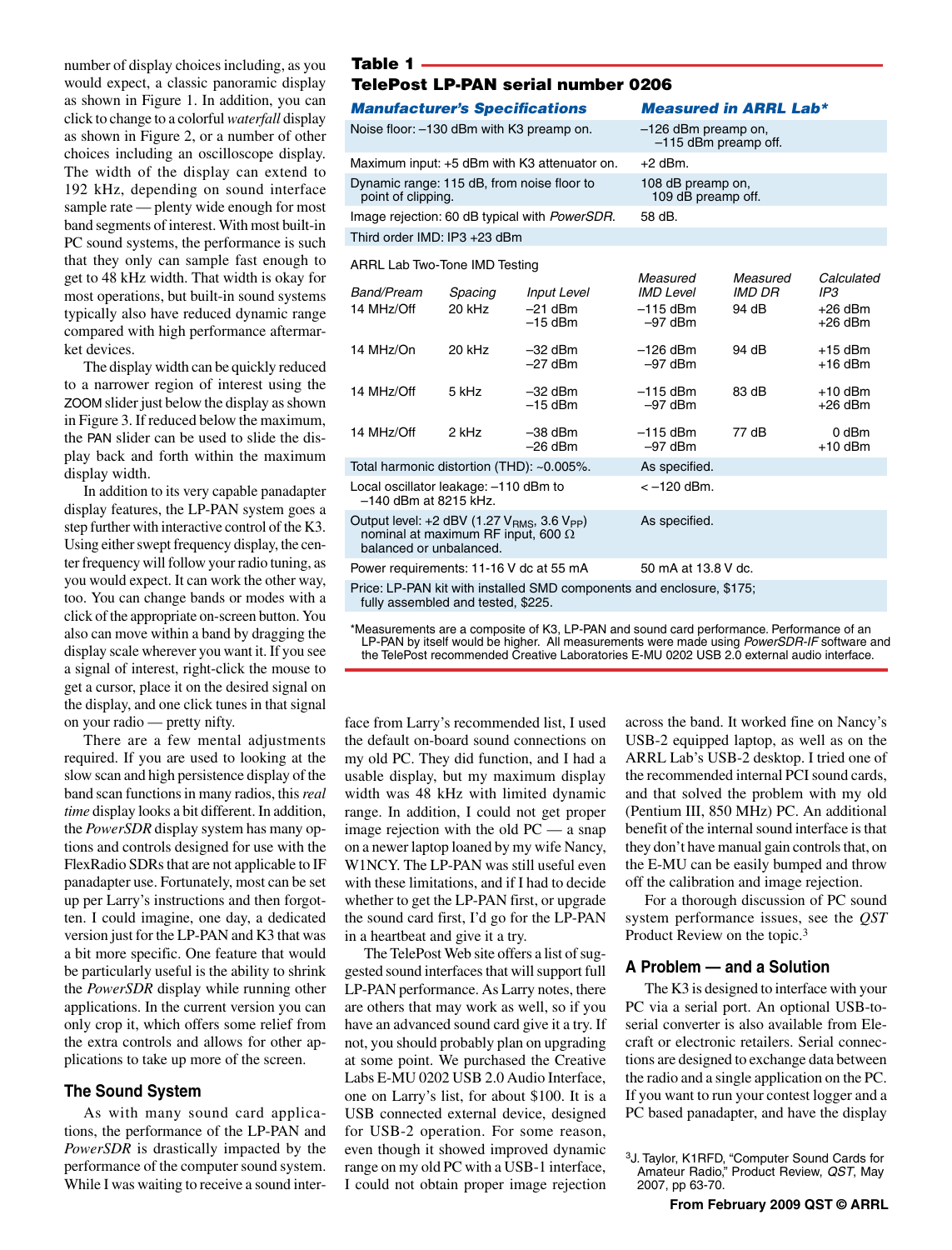

**Figure 3 — Display of Figure 1 narrowed to show lower 40 kHz of** 



**the band. Figure 4 — Demonstration of** *LP-Bridge* **providing simultaneous serial access to both** *PowerSDR* **and the N1MM contest logging program. Two other applications can also share the data from the K3 serial port without interfering with each other.**

keep track of both, you will have an address conflict. Generally the PC will throw up its many hands and either crash or not allow one of the applications to start. Larry has developed a software solution, available on the TelePost Web site, that cleverly works around this — *LP Bridge*.

*LP Bridge* acts like a packet router for serial data. In addition to the panadapter function, up to three virtual serial communication ports can be assigned to different programs running on your PC. *LP Bridge* will route the data from the single K3 port independently to each application — very clever!

One thing to keep in mind is that each added application increases the PC processing load. I didn't have a major problem, other than noted above, with my elderly 850 MHz Pentium III PC running the panadapter and N1MM logging software or *Ham Radio Deluxe*. During a logging operation, I did notice that the panadapter stuttered a bit on its updates. This is not a major concern and it caught up in less than a second, but if I planned to run all four possible applications at once I'd consider a faster PC. Figure 4 shows *PowerSDR* and the N1MM contest logging program running during the 2008 ARRL CW Sweepstakes contest. There is lots of activity on the band and the logging program is playing well with the panadapter such that both act as if the other program weren't there — at least while using W1NCY's more modern laptop PC.

#### **Hooking it Up**

The LP-PAN has a BNC connector for the IF input connection, so you will need a BNCto-BNC jumper cable to connect with the K3 IF output. That connector is on the K3's optional KXV3 interface, so you need to get that first (\$100 from Elecraft). In addition, the LP-PAN has two audio outputs, one each 1 ⁄8 inch jack for the I and Q channels. Those, and the coaxial power connector for a 12 V dc supply, make up the back panel.

Unfortunately, many sound cards have a single 1 ⁄8 inch stereo input, so I needed to fabricate a dual mono-to-stereo adapter to connect to the cable going to my audio card (that took \$7 of RadioShack parts). Note that the usual "Y adapter" that provides two plugs and a single socket has both sides in parallel and needs to be modified to have one channel connected to each side of the jack.

The E-MU 0202 has separate right and left line-level inputs using  $\frac{1}{4}$  inch phone jacks, so I needed two more adapters to step up from my 1 ⁄8 inch cable plugs. If you have the I and Q backward (just switch the plugs), when you make the image rejection adjustment the real signal will disappear instead of the image — been there, done that!

A few caveats are worth mentioning. To operate properly, a stereo LINE or MIC input is required on your PC sound system. Otherwise there will be no image rejection and each signal will appear on both sides of the center.

While Larry's clever *LP-Bridge*, described above, solves the problem of running multiple applications that want connectivity to the K3 serial port, there is no provision for sharing the PC sound inputs. If you want to run sound card digital modes or signal processing software, you will need to run two sound interfaces to do them at the same time. One good thing is that most sound card processes don't require the sample rate or dynamic range that you will want for optimum panadapter operation, so if you spring for a new one for LP-PAN use, the chances are you can use the old one for your digital modes — most PCs can support multiple sound devices. Some of Larry's recommended sound interface devices provide for two audio streams, another possible solution.

#### **Performance**

Once you have the PC, sound system and

software set up, you will have a very proficient system, as shown in Table 1. These measurements were taken using the usual ARRL Lab Product Review testing suite for receivers and includes the K3, not just the LP-PAN. I didn't use the audio output at my station. Note that the dynamic performance, while not quite up to the top performing (and much more expensive) software defined radio systems, is better than many current mid-priced transceivers. Of course the LP-PAN performance takes advantage of the K3's front end up to, but not including, the roofing filters that contribute significantly to the K3's excellent dynamic range.

The minimum discernable signal (MDS) *is*, however, comparable with that of the K3, so a signal that you can *hear* with the K3 is likely *visible* on the LP-PAN — just what you'd want, as long as your sound system has the required dynamic range. In fact, if you want to be sure to see everything, Larry offers instructions for a simple modification to the K3 IF buffer amplifier that increases the LP-PAN MDS another 6 to 8 dB. We elected not to modify our K3, but many have done so successfully.

Not to make excuses, but while this is indeed an SDR, the performance required to be a good panadapter is nowhere near that required by a primary receiver. Although you can listen to the audio output of the LP-PAN through the sound system, and some use it in place of a sub-receiver, for synchronous AM reception or to make use of the SDR's noise blanker. With the wideas-a-barn-door input bandwidth needed for panadapter use, you will not be surprised to see the dynamic performance is not up to a receiver such as the K3 with its narrow roofing filters. If you see a cluster of strong signals on the PC display, you will likely want to use the super sharp K3 to sort them out, not the panadapter.

**From February 2009 QST © ARRL**